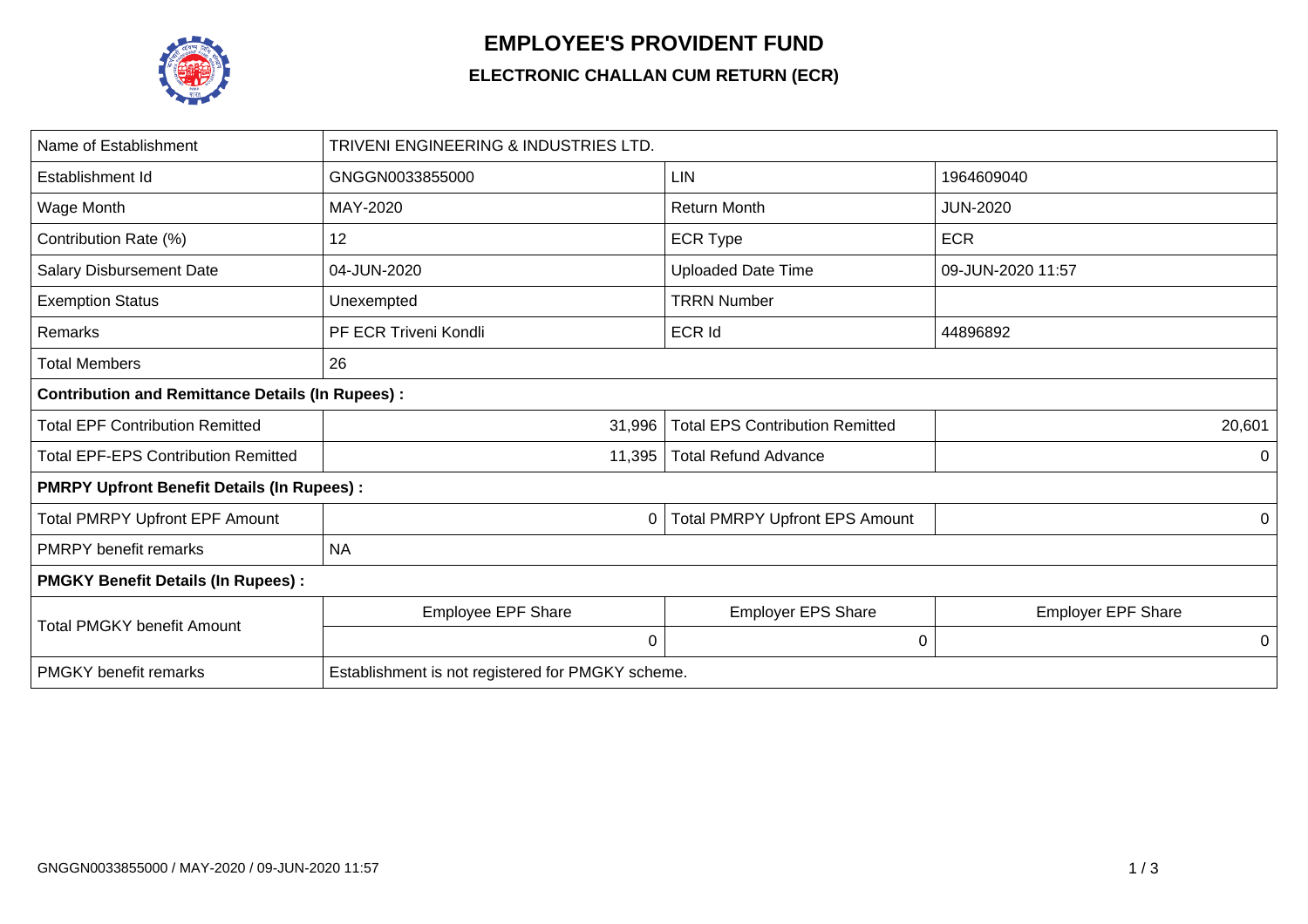## Member Details :-

|                | Name as per  |                                        |                                               | Wages  |            |            |             | <b>Contribution Remitted</b> |            |     |                    |                | <b>PMRPY / PMGKY Benefit</b>   |                       |                 | <b>Posting</b>                   |
|----------------|--------------|----------------------------------------|-----------------------------------------------|--------|------------|------------|-------------|------------------------------|------------|-----|--------------------|----------------|--------------------------------|-----------------------|-----------------|----------------------------------|
| SI. No.        | <b>UAN</b>   | <b>ECR</b>                             | <b>UAN</b><br><b>Repository</b>               | Gross  | <b>EPF</b> | <b>EPS</b> | <b>EDLI</b> | EE.                          | <b>EPS</b> | ER  | <b>NCP</b><br>Days | <b>Refunds</b> | <b>Pension</b><br><b>Share</b> | ER PF<br><b>Share</b> | <b>EE Share</b> | <b>Location of</b><br>the member |
| $\overline{1}$ | 101487956680 | <b>ABDUL MALEK</b>                     | <b>ABDUL</b><br><b>MALEK</b>                  | 7,994  | 7,994      | 7,994      | 7,994       | 959                          | 666        | 293 | 12                 | $\mathbf 0$    |                                |                       |                 | N.A.                             |
| 2              | 101487956698 | <b>ABU SUFIAN</b>                      | ABU SUFIAN                                    | 8,996  | 8,996      | 8,996      | 8,996       | 1,080                        | 749        | 331 | 13                 | $\mathsf{O}$   |                                |                       |                 | N.A.                             |
| 3              | 101213091940 | <b>ANIL KUMAR</b><br>CHANDRAVANS<br>HI | <b>ANIL KUMAR</b><br>CHANDRAVA<br><b>NSHI</b> | 15,916 | 15,916     | 15,000     | 15,000      | 1,910                        | 1,250      | 660 | 3                  | $\mathbf 0$    |                                |                       |                 | N.A.                             |
| $\overline{4}$ | 101232411527 | ANWAR ALAM                             | <b>ANWAR</b><br><b>ALAM</b>                   | 8,565  | 8,565      | 8,565      | 8,565       | 1,028                        | 713        | 315 | 11                 | $\mathbf 0$    |                                |                       |                 | N.A.                             |
| 5              | 101495427313 | <b>DEEPAK</b>                          | <b>DEEPAK</b>                                 | 13,704 | 13,704     | 13,704     | 13,704      | 1,644                        | 1,142      | 502 | $\overline{2}$     | $\mathsf{O}$   |                                |                       |                 | N.A.                             |
| 6              | 101188247826 | <b>FATIK SEKH</b>                      | <b>FATIK SEKH</b>                             | 9,688  | 9,688      | 9,688      | 9,688       | 1,163                        | 807        | 356 | 12                 | $\mathbf 0$    |                                |                       |                 | N.A.                             |
| $\overline{7}$ | 101188247890 | <b>HAZRAT ALI</b>                      | <b>HAZRAT ALI</b>                             | 9,136  | 9,136      | 9,136      | 9,136       | 1,096                        | 761        | 335 | 10                 | $\mathbf 0$    |                                |                       |                 | N.A.                             |
| 8              | 101487956605 | <b>HURMAT SK</b>                       | <b>HURMAT SK</b>                              | 5,710  | 5,710      | 5,710      | 5,710       | 685                          | 476        | 209 | 16                 | $\mathbf 0$    |                                |                       |                 | N.A.                             |
| 9              | 101143440133 | <b>KARUN</b>                           | <b>KARUN</b>                                  | 6,852  | 6,852      | 6,852      | 6,852       | 822                          | 571        | 251 | 14                 | $\mathsf{O}$   |                                |                       |                 | N.A.                             |
| 10             | 101207336347 | <b>KRISHANPAL</b>                      | <b>KRISHNA PAL</b>                            | 13,133 | 13,133     | 13,133     | 13,133      | 1,576                        | 1,094      | 482 | 3                  | $\mathbf 0$    |                                |                       |                 | N.A.                             |
| 11             | 101487956646 | <b>MANOJ</b><br><b>CHAURASIA</b>       | <b>MANOJ</b><br><b>CHAURASIA</b>              | 13,133 | 13,133     | 13,133     | 13,133      | 1,576                        | 1,094      | 482 | 3                  | $\mathbf 0$    |                                |                       |                 | N.A.                             |
| 12             | 101350010514 | <b>MAYANK</b><br><b>VERMA</b>          | <b>MAYANK</b><br><b>VERMA</b>                 | 15,916 | 15,916     | 15,000     | 15,000      | 1,910                        | 1,250      | 660 | 3                  | $\mathbf 0$    |                                |                       |                 | N.A.                             |
| 13             | 101195656668 | MD<br>MANIRUJJAMAI                     | <b>MD</b><br>MANIRUJJAM<br>AN                 | 6,852  | 6,852      | 6,852      | 6,852       | 822                          | 571        | 251 | 14                 | $\mathbf 0$    |                                |                       |                 | N.A.                             |
| 14             | 101582821151 | <b>MITHUN</b><br><b>ORAON</b>          | <b>MITHUN</b><br><b>ORAON</b>                 | 7,423  | 7,423      | 7,423      | 7,423       | 891                          | 618        | 273 | 13                 | $\mathsf{O}$   |                                |                       |                 | N.A.                             |
| 15             | 101582821179 | <b>NAHID</b>                           | <b>NAHID</b>                                  | 6,852  | 6,852      | 6,852      | 6,852       | 822                          | 571        | 251 | 14                 | $\mathbf 0$    |                                |                       |                 | N.A.                             |
| 16             | 101579170515 | <b>NURUL</b>                           | <b>NURUL</b>                                  | 7,423  | 7,423      | 7,423      | 7,423       | 891                          | 618        | 273 | 13                 | $\mathbf 0$    |                                |                       |                 | N.A.                             |
| 17             | 101315587217 | PANKAJ KUMAR                           | PANKAJ<br><b>KUMAR</b>                        | 16,608 | 16,608     | 15,000     | 15,000      | 1.993                        | 1,250      | 743 | $\overline{2}$     | $\mathbf 0$    |                                |                       |                 | N.A.                             |
| 18             | 101195656647 | RAJU SK                                | RAJU SK                                       | 8,996  | 8,996      | 8,996      | 8,996       | 1,080                        | 749        | 331 | 13                 | $\mathbf 0$    |                                |                       |                 | N.A.                             |
| 19             | 101582821167 | SADHANA<br><b>ORAON</b>                | SADHANA<br><b>ORAON</b>                       | 4,568  | 4,568      | 4,568      | 4,568       | 548                          | 381        | 167 | 18                 | $\mathbf 0$    |                                |                       |                 | N.A.                             |
| 20             | 101387748592 | SHAMBHU<br>PRASAD                      | SAMBHU<br><b>PARSAD</b>                       | 13,133 | 13,133     | 13,133     | 13,133      | 1,576                        | 1,094      | 482 | 3                  | $\mathbf 0$    |                                |                       |                 | N.A.                             |
| 21             | 101487956614 | <b>SANGAM SINGH</b>                    | SANGAM<br><b>SINGH</b>                        | 13,133 | 13,133     | 13,133     | 13,133      | 1,576                        | 1,094      | 482 | 3                  | $\mathbf 0$    |                                |                       |                 | N.A.                             |